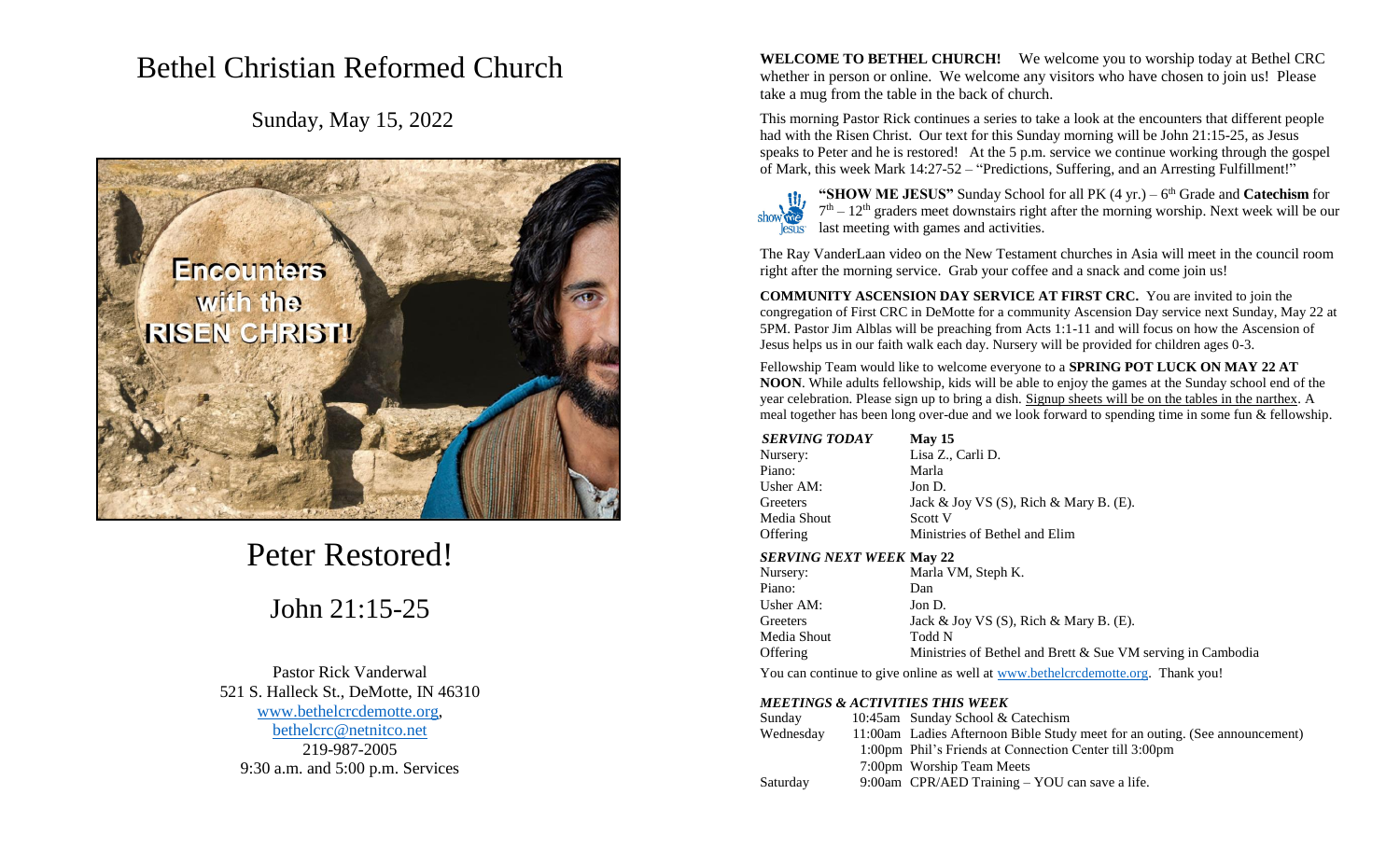#### **MORNING WORSHIP**

Gathering Song: "Forever" Welcome Prayer of Praise God's Greeting and Mutual Greetings

Call to Worship – Psalm 117 Time of Praise:

- "May the People's Praise You"
- "Salvation Belongs to our God"
- "Not What My Hands Have Done"
	- $\bullet$  V.1
	- Prayer of Confession
	- V. 2
	- Scripture of Assurance
	- $\bullet$  V. 3

# Prayer

Offering, for Ministries of Bethel and Elim while we sing: "Speak O Lord"

Children's Message Scripture: John 21:15-25 Sermon: **Encounters with the Risen Christ: Peter Restored** Prayer Words of Sending: Christ asks if we love him?

If we say yes, he says; "Then care for one another." This is our opportunity to make a difference, to live lovingly in the places that he leads us.

# **Though we can't do it perfectly, we will pledge to love. With God's help, and trusting in his wisdom, We know he can take our small and imperfect love And use it to be a blessing, for his glory.**

May God bless the world in which you move, and bless your home and bless your friends. May God bless the eyes with which you see, and bless the ears with which you listen. May God bless the way you use your hands, bless the way you employ your tongues. *(From a Celtic prayer)* May God's grace mercy and peace will be yours, today and always. **Amen!**

Closing Song: "We Receive Your Blessing"

# **5PM AFTERNOON WORSHIP**

Welcome Opening Scripture: Hebrews 4:14-16 Prayer

Confession of Faith – Apostles" Creed

"Meekness and Majesty" "Go to Dark Gethsemane" "You Are My All in All"

Time of Prayer

Scripture: Mark 14:27-52 Sermon: **Predictions, Suffering, and an Arresting Fulfillment!** Prayer Parting Blessing Song of Response: "Lead Me, Guide Me"

## *CHURCH FAMILY – Please continue to pray for:*

- Corky B, who remains in the hospital and undergoing dialysis treatments as her kidney function is currently very low. Pray for effectiveness of these treatments, and the
- Rich K., Bill VW, Elmer VM, Ted & Donna H, John B, Barb E, Andy W. Keith C, and any others who may struggle with health concerns or not able to get out and about so readily.

Keith, myself, and our kids want to say Thank You all so very much for all your prayers, words of encouragement, and other acts of love given to us during this unexpected time. It has been overwhelming to us the love given during Keith's surgery and after care. We have so appreciated everything. All prayers have been felt and carried us through each stage of his healing. We are not completely healed but we are getting closer. Being at Vibra is one step closer to home. Thank you all again for your continued prayers. To God we give the glory!! Keith and Connie and family

**Join Together for 40 DAYS OF PRAYER Before Synod 2022** - Together Seeking God's Face, Sign up at<https://network.crcna.org/prayer/seeking-gods-face-forty-days-prayer> for daily Scripture and prayer sent to your email. Let's continue to pray for the church, and more broadly, God's Kingdom!

#### *ANNOUNCEMENTS*

**LADIES AFTERNOON BIBLE STUDY** group will meet on Wednesday, May 18 at Bethel at 11:00 am to form car pools to go to La Quesadilla in St John for lunch. We have reservations at 1:30 at The Shrine of Christ's Passion. **If any Bethel ladies are interested in joining us for the day** or if there are any questions, please call Dianne DV (219-263-3988) or Mary B. (219-819-0364).

**ALL GRADUATES – College, Senior and 8th Grade!** Please fill it out a form from table and send info by May 18<sup>th</sup>. **GRADUATION SUNDAY WILL BE JUNE 5!** 

**CPR/AED Training:** Andrea Z**.** will be teaching a **CLASS this Saturday, MAY 21ST 9:00AM** here at Bethel. You can save a person's life is as little as 2 minutes. It is highly encouraged for anyone to come learn adult CPR, infant CPR, how to relieve infant choking, and how to use the AED. It is a 2.5- 3 hr. class. Email Andrea at [andreaffemt@yahoo.com](mailto:andreaffemt@yahoo.com) or text or call 262-705-7280.